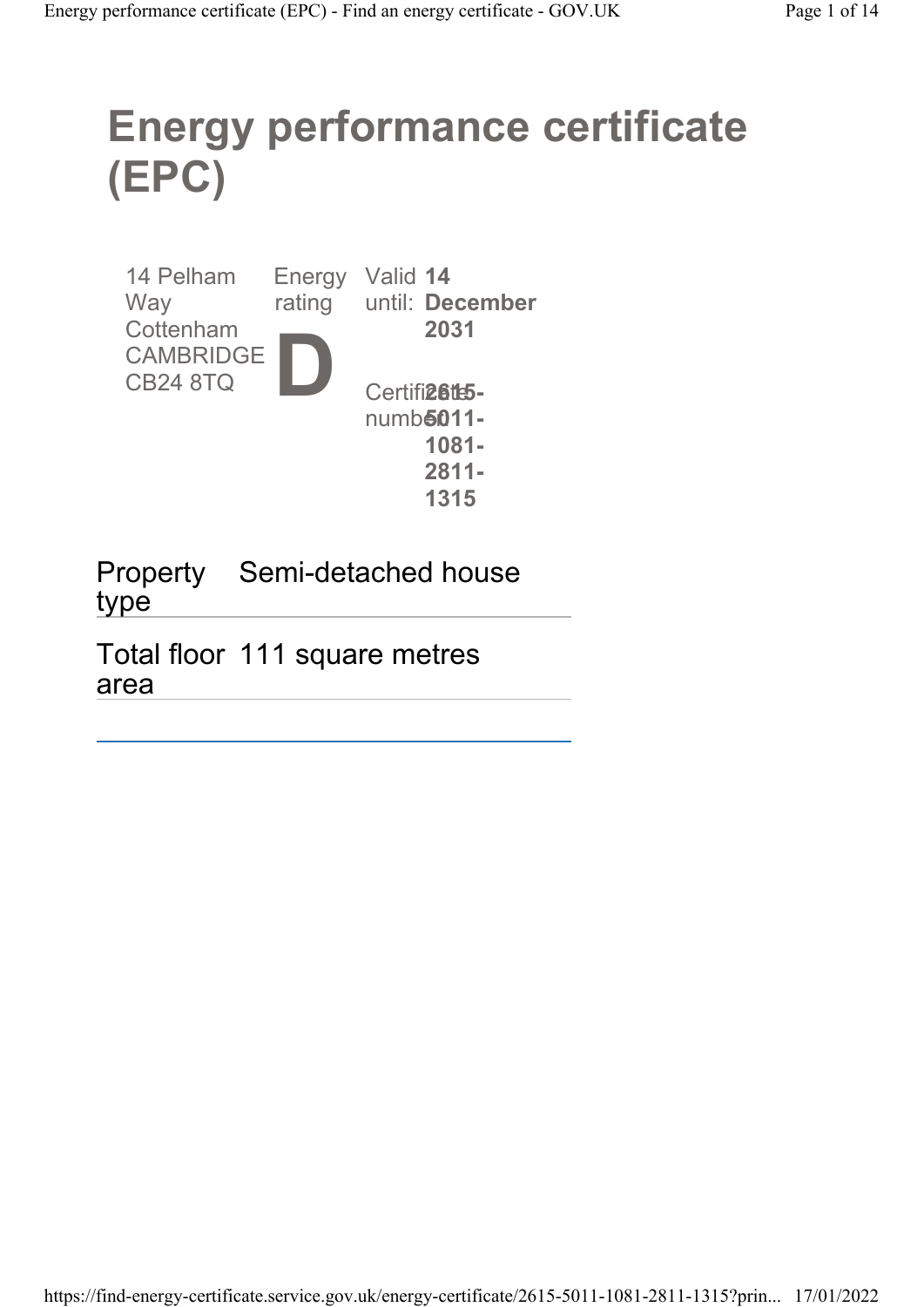# Rules on letting this property

Properties can be rented if they have an energy rating from A to E.

If the property is rated F or G, it cannot be let, unless an exemption has been registered. You can read guidance for landlords on the regulations and exemptions (https://www.gov.uk/guidance/domesticprivate-rented-property-minimum-energyefficiency-standard-landlord-guidance).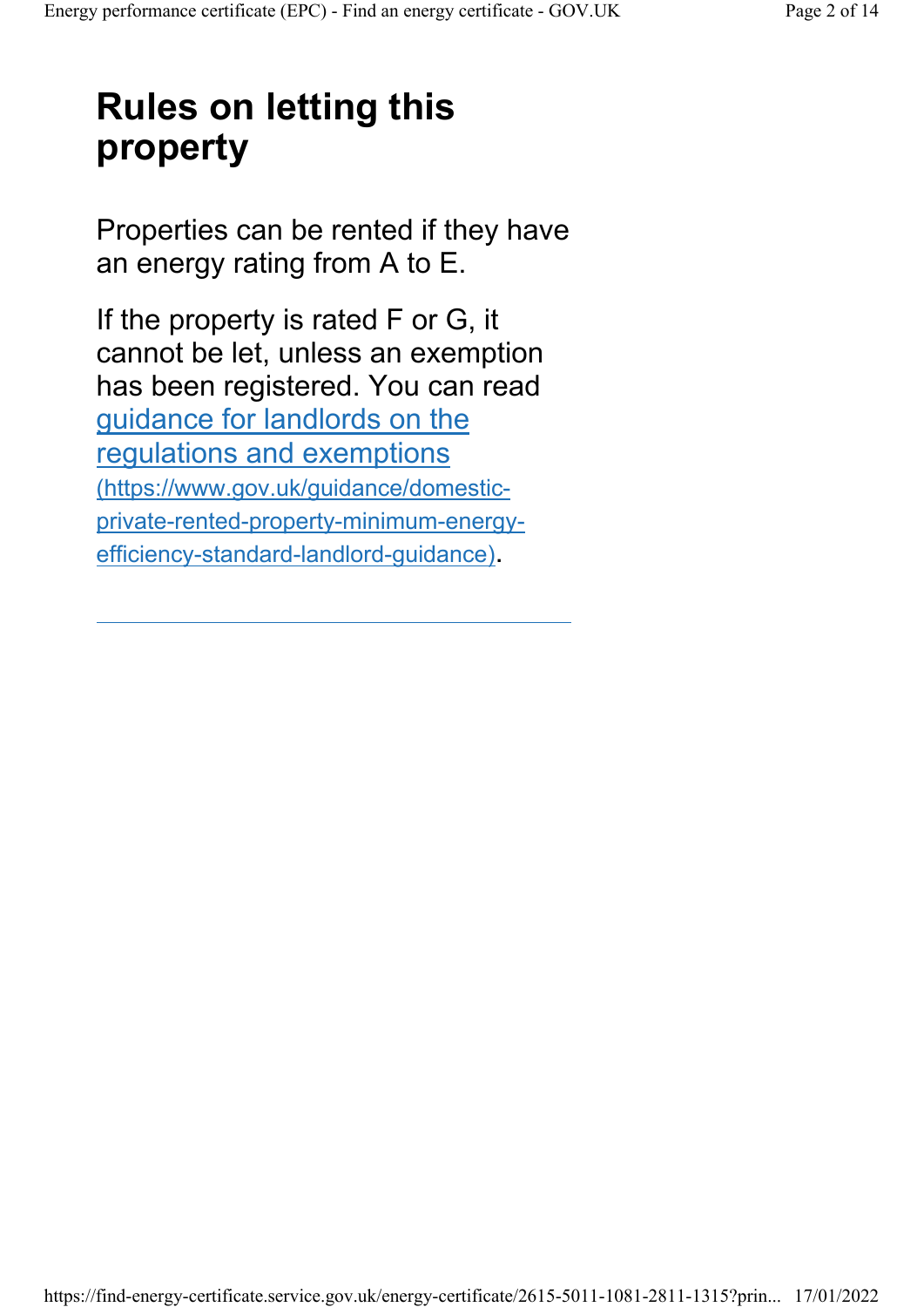### Energy efficiency rating for this property

This property's current energy rating is D. It has the potential to be C.

See how to improve this property's energy performance.



The graph shows this property's current and

potential energy efficiency.

**Properties** are given a rating from A (most efficient) to G (least efficient).

**Properties** are also given a score. The higher the number the lower your fuel bills are likely to be.

For properties in England and Wales:

the average energy rating is D the average energy score is 60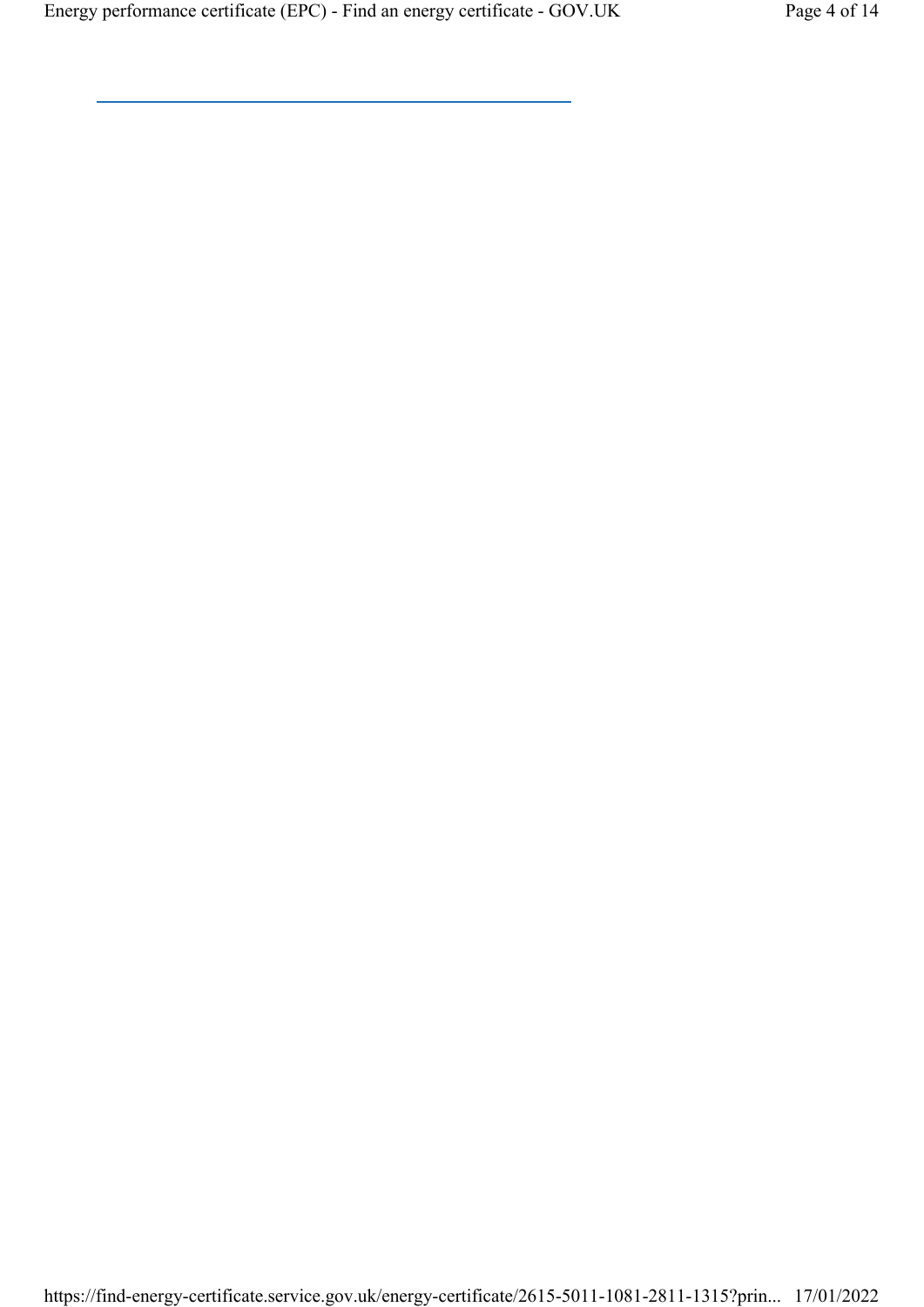# Breakdown of property's energy performance

This section shows the energy performance for features of this property. The assessment does not consider the condition of a feature and how well it is working.

Each feature is assessed as one of the following:

- very good (most efficient)
- good
- average
- poor
- very poor (least efficient)

When the description says "assumed", it means that the feature could not be inspected and an assumption has been made based on the property's age and type.

|                                                                         | Rating    |
|-------------------------------------------------------------------------|-----------|
| Wall<br>Cavity wall, as built, no insulation<br>Poor<br>(assumed)       |           |
| Roof<br>Pitched, 300 mm loft insulation<br>Very<br>good                 |           |
| Roof<br>Flat, limited insulation (assumed)                              | Very poor |
| Window<br>Mostly double glazing<br>Good                                 |           |
| Warm air, mains gas<br>Good<br>Main heating                             |           |
| Programmer and room thermostat<br>Main heating<br>control               | Average   |
| Hot water<br>From main system, no cylinder<br>thermostat                | Average   |
| Lighting<br>Low energy lighting in all fixed<br>Very<br>outlets<br>good |           |
| N/A<br>Floor<br>Solid, no insulation (assumed)                          |           |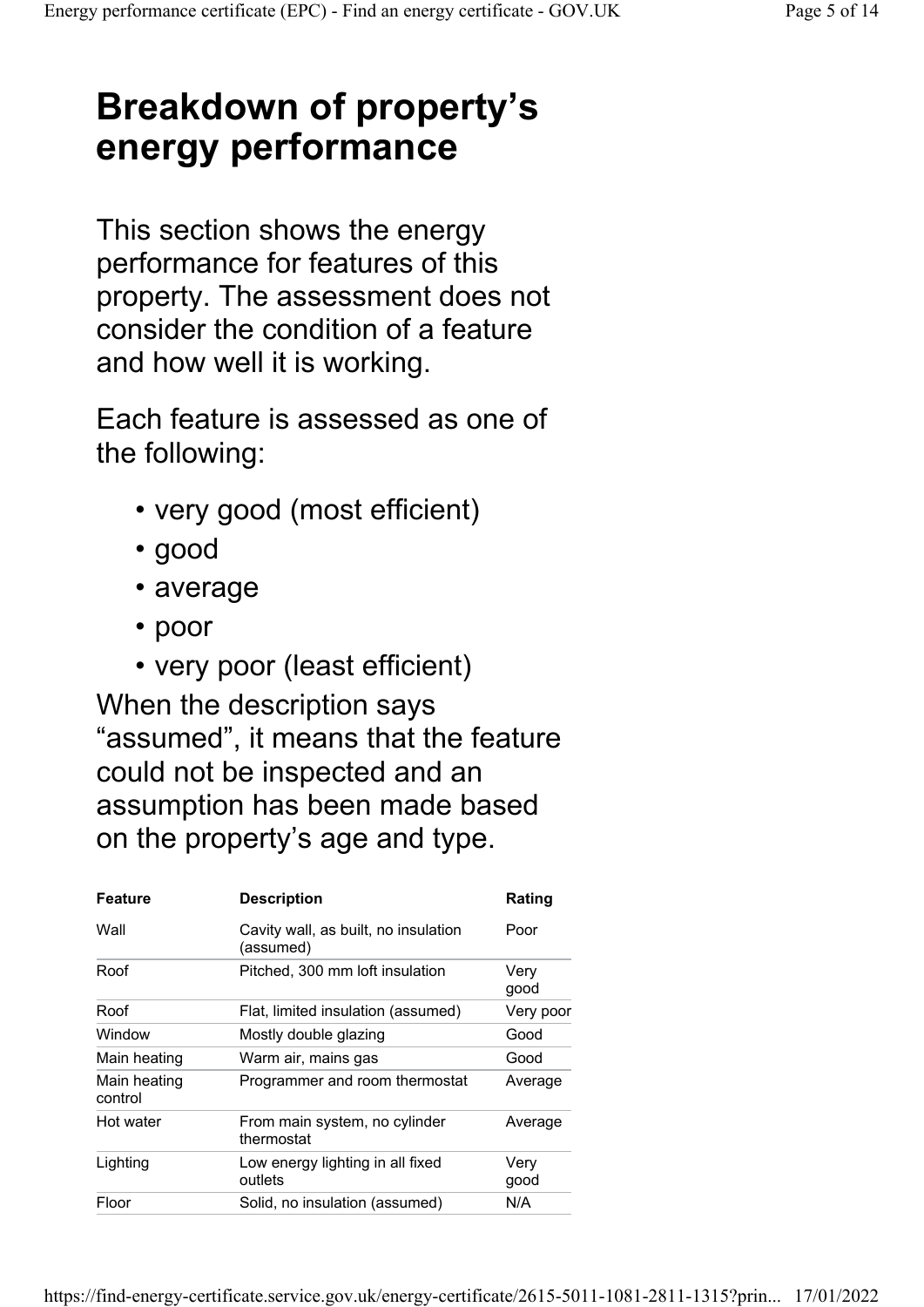Feature Description Description Rating

Secondary heating

Room heaters, mains gas **N/A** 

#### Primary energy use

The primary energy use for this property per year is 283 kilowatt hours per square metre (kWh/m2).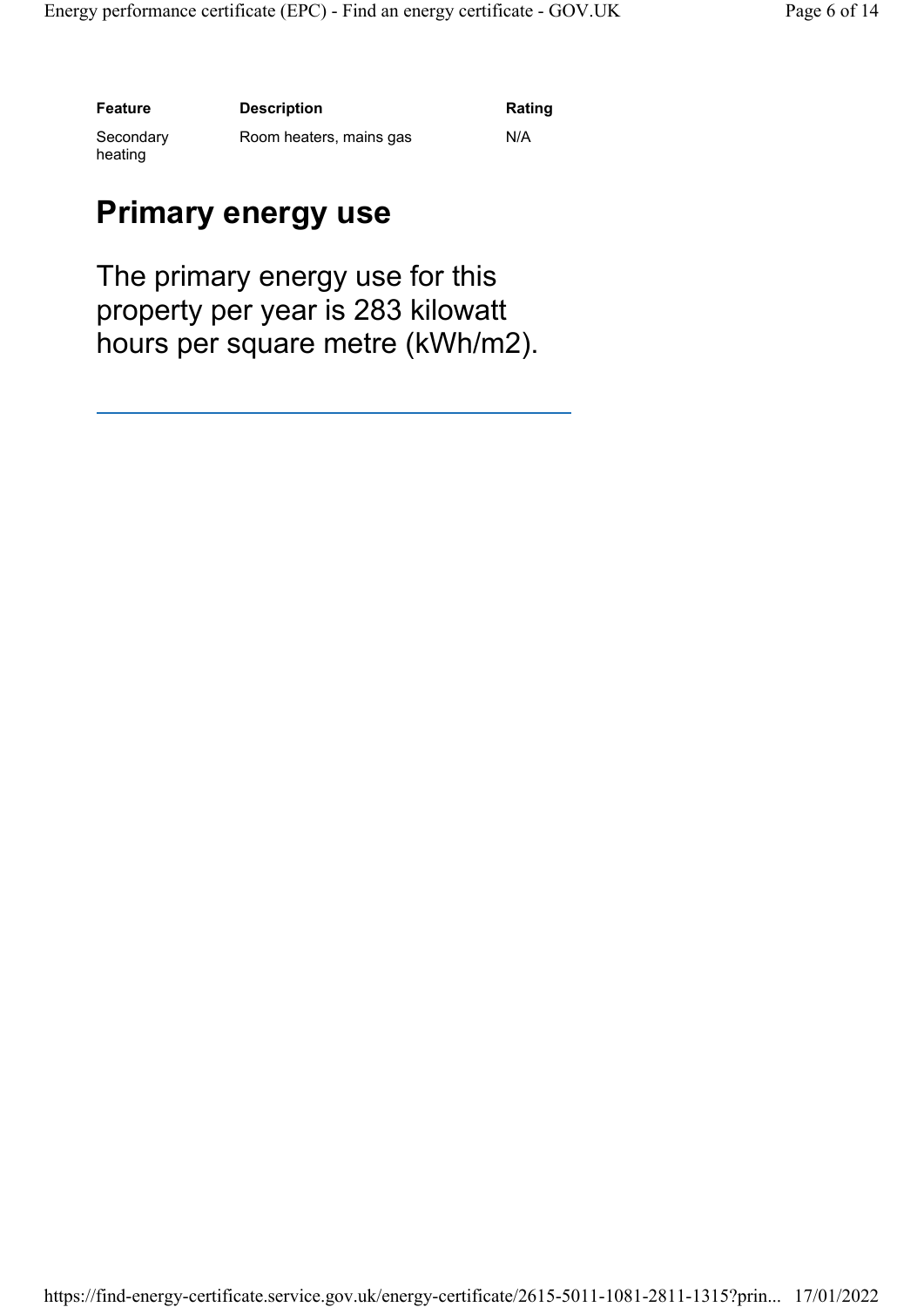| <b>Environmenta</b><br>impact of<br>this<br>property                                                                  | household<br>produces<br>С<br>This<br>5<br>property tonne<br>produces<br>C <sub>C</sub>                                                            |  |  |
|-----------------------------------------------------------------------------------------------------------------------|----------------------------------------------------------------------------------------------------------------------------------------------------|--|--|
| This<br>property's<br>current<br>environmental<br>impact rating<br>is E. It has                                       | This<br>property's toni<br>potential<br>production<br>$\mathsf{C}$                                                                                 |  |  |
| the potential<br>to be C.                                                                                             | By making<br>the                                                                                                                                   |  |  |
| Properties<br>are rated in a<br>scale from A<br>to G based<br>on how much<br>carbon<br>dioxide (CO2)<br>they produce. | <u>recommendec</u><br><u>changes,</u> you<br>could reduce<br>this<br>property's<br>CO <sub>2</sub><br>emissions by<br>3.0 tonnes<br>per year. This |  |  |
| Properties<br>with an A<br>rating                                                                                     | will help to<br>protect the<br>environment.                                                                                                        |  |  |
| produce less<br>CO2 than G<br>rated<br>properties.                                                                    | Environmenta<br>impact<br>ratings are<br>based on                                                                                                  |  |  |
| An<br>6<br>tonnes<br>average                                                                                          | assumptions<br>about                                                                                                                               |  |  |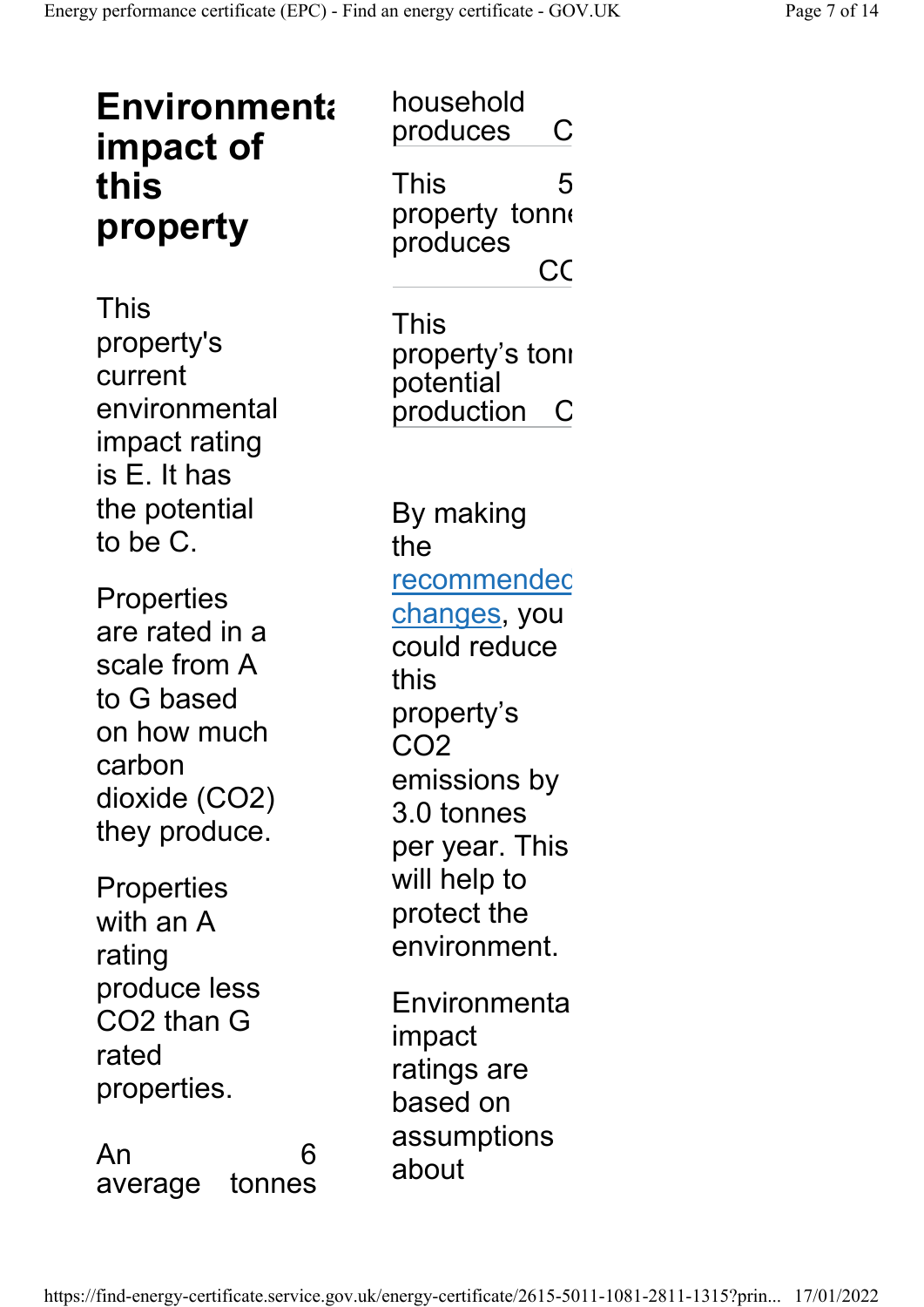average occupancy and energy use. They may not reflect how

energy is consumed by the people living at the property.

### How to improve this property's energy performance

Making any of the recommended changes will improve this property's energy efficiency.

If you make all of the recommended changes, this will improve the property's energy rating and score from D (59) to C (80).

| <b>Recommendation</b>                         | Typical<br>installation cost | <b>Typical yearly</b><br>saving |
|-----------------------------------------------|------------------------------|---------------------------------|
| 1. Flat roof or sloping<br>ceiling insulation | £850 - £1,500                | £28                             |
| 2. Cavity wall insulation                     | £500 - £1.500                | £169                            |
| 3. Floor insulation (solid<br>floor)          | £4,000 - £6,000              | £53                             |
| 4. Replacement warm air<br>unit               | £1,250 - £2,500              | £41                             |
| 5. Solar water heating                        | £4,000 - £6,000              | £69                             |
| 6. Solar photovoltaic panels                  | £3,500 - £5,500              | £351                            |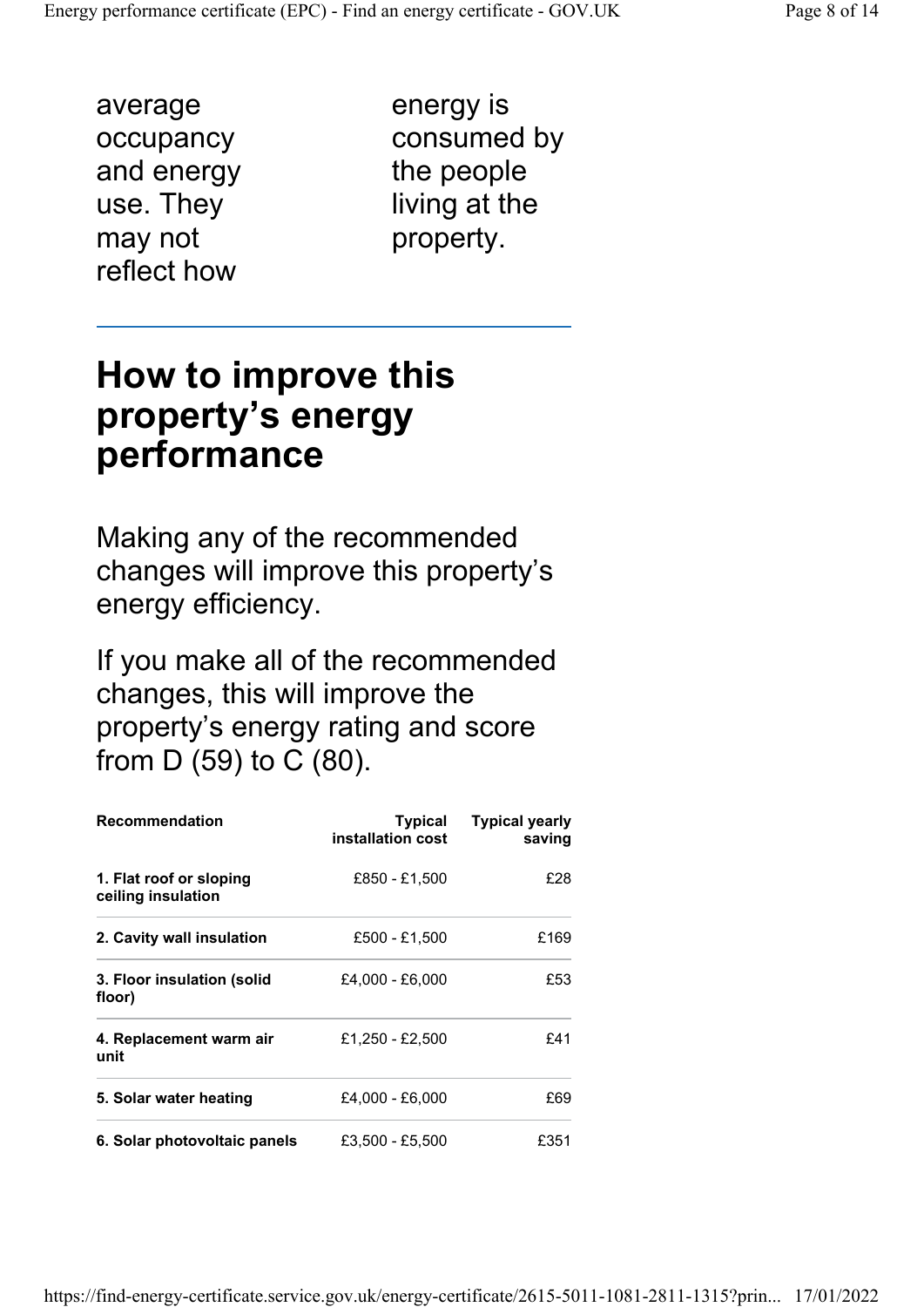#### Paying for energy improvements

Find energy grants and ways to save energy in your home. (https://www.gov.uk/improve-energyefficiency)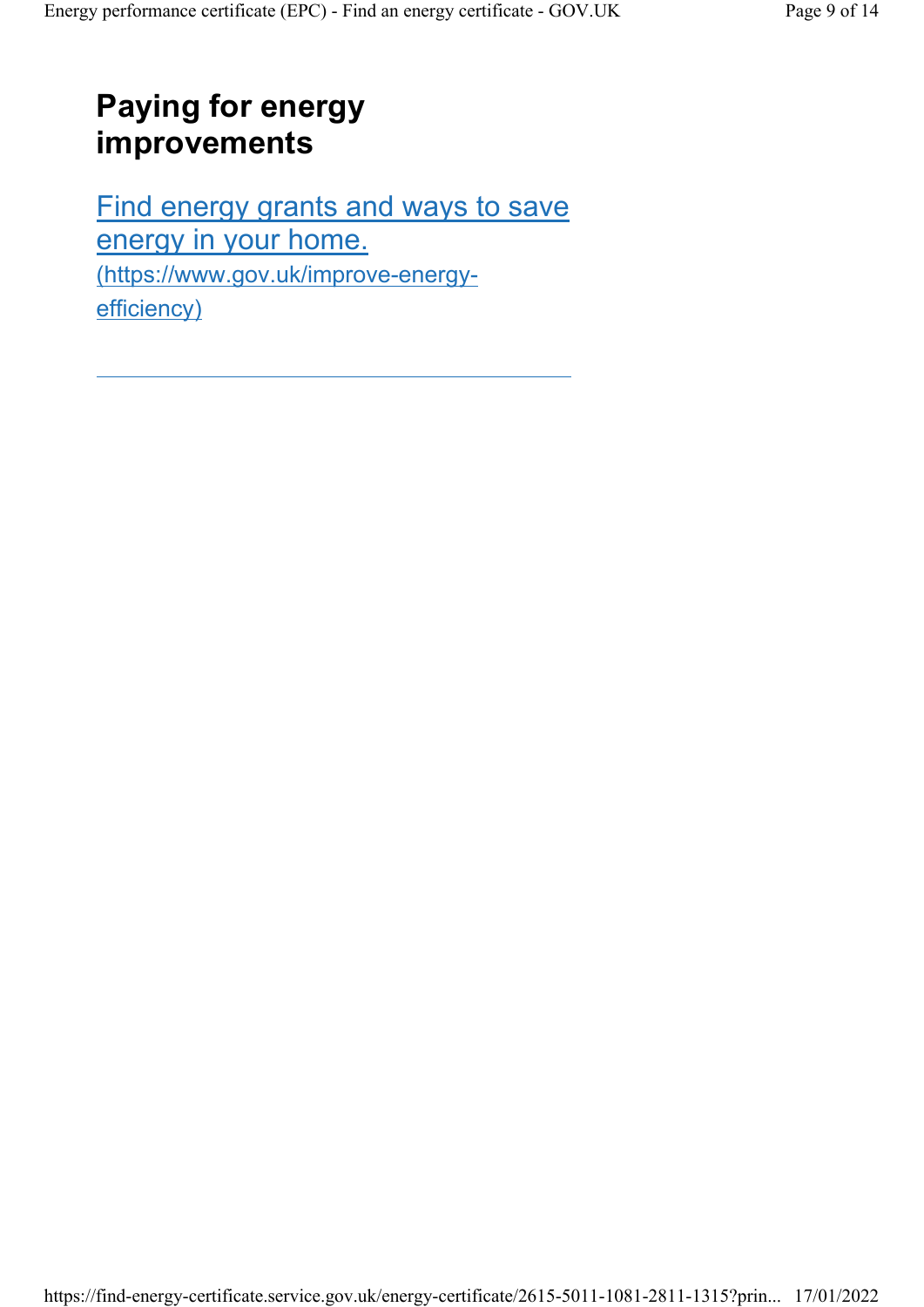Estimated energy use and potential savings

Estimated£1115 yearly energy cost for this property

Potential£360 saving

The estimated cost shows how much the average household would spend in this property for heating, lighting and hot water. It is not based on how energy is used by the

people living at the property.

The estimated saving is based on making all of the recommendati in how to improve this property's energy performance.

For advice on how to reduce your energy bills visit Simple **Energy** Advice (https://www.simp

#### **Heating** use in this property

Heating a property usually makes up the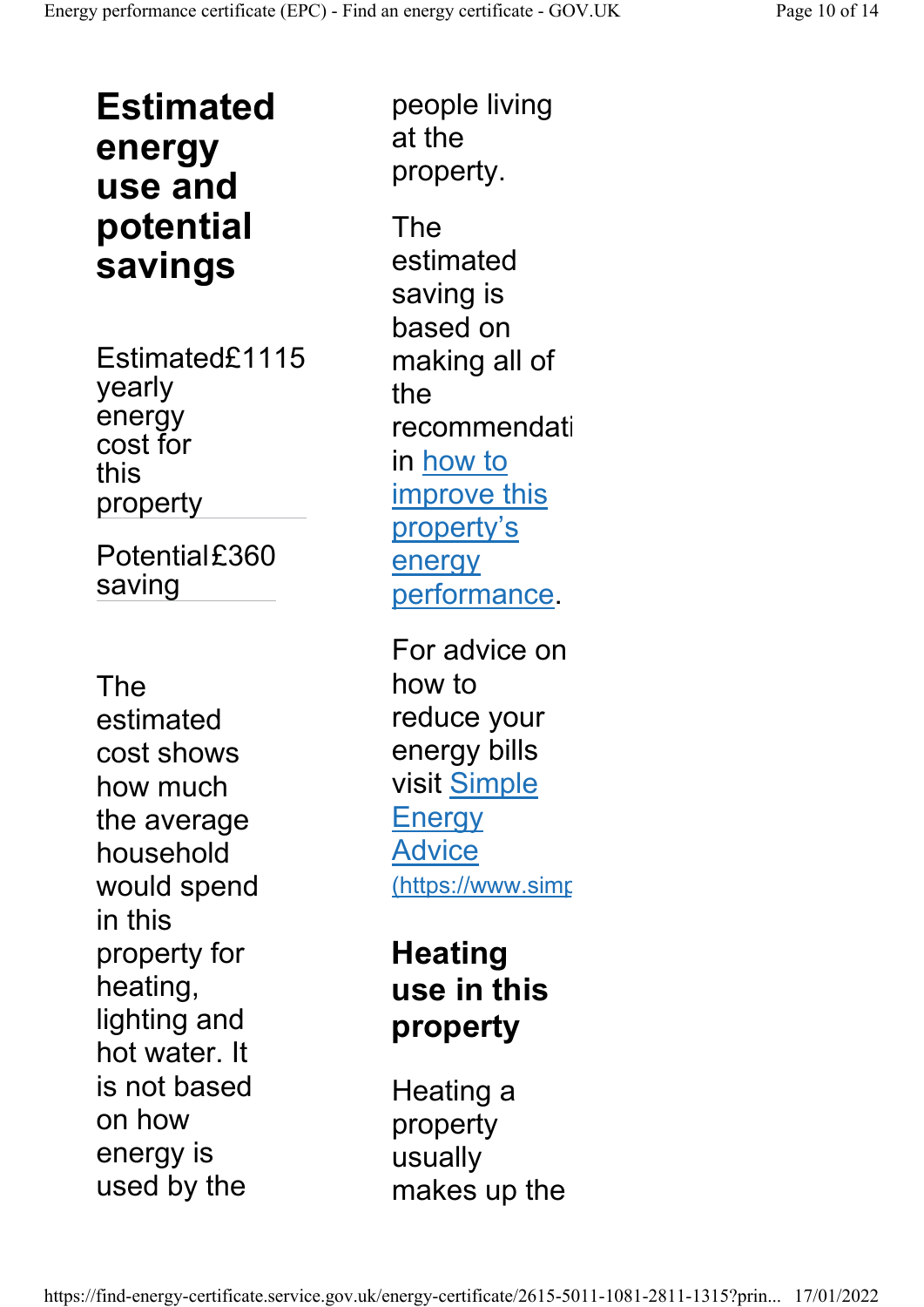majority of energy costs.

#### Estimated energy used to heat this property

Space 13912 heating kWh per year Water heating 3602 kWh per year

Potential energy savings by installing insulation

Type of insulation Amount of energy saved Cavity wall insulation 3198 kWh per year

You might be able to receive

Renewable **Heat Incentive** payments (https://www.gov. renewable-heatincentive). This will help to reduce carbon emissions by replacing your existing heating system with one that generates renewable heat. The estimated energy required for space and water heating will form the basis of the payments.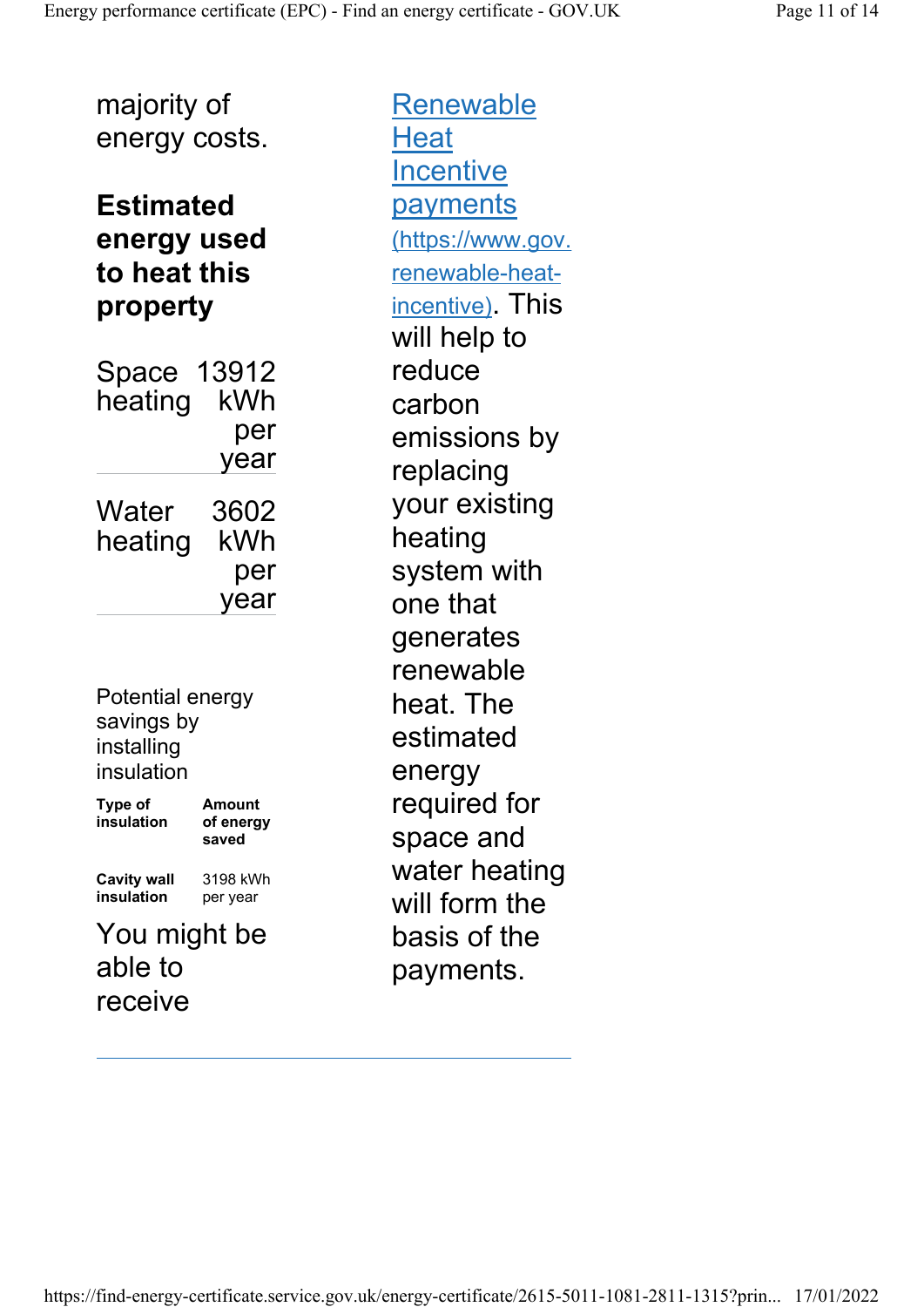# Contacting the assessor and accreditation scheme

This EPC was created by a qualified energy assessor.

If you are unhappy about your property's energy assessment or certificate, you can complain to the assessor directly.

If you are still unhappy after contacting the assessor, you should contact the assessor's accreditation scheme.

Accreditation schemes are appointed by the government to ensure that assessors are qualified to carry out EPC assessments.

#### Assessor contact details

| Assessor's name Luke Burgess |                    |
|------------------------------|--------------------|
| Telephone                    | 07823772886        |
| Email                        | info@labproperty.c |

### Accreditation scheme contact details

| Accreditation | <b>ECMK</b> |  |  |
|---------------|-------------|--|--|
| scheme        |             |  |  |
| Assessor ID   | ECMK303681  |  |  |